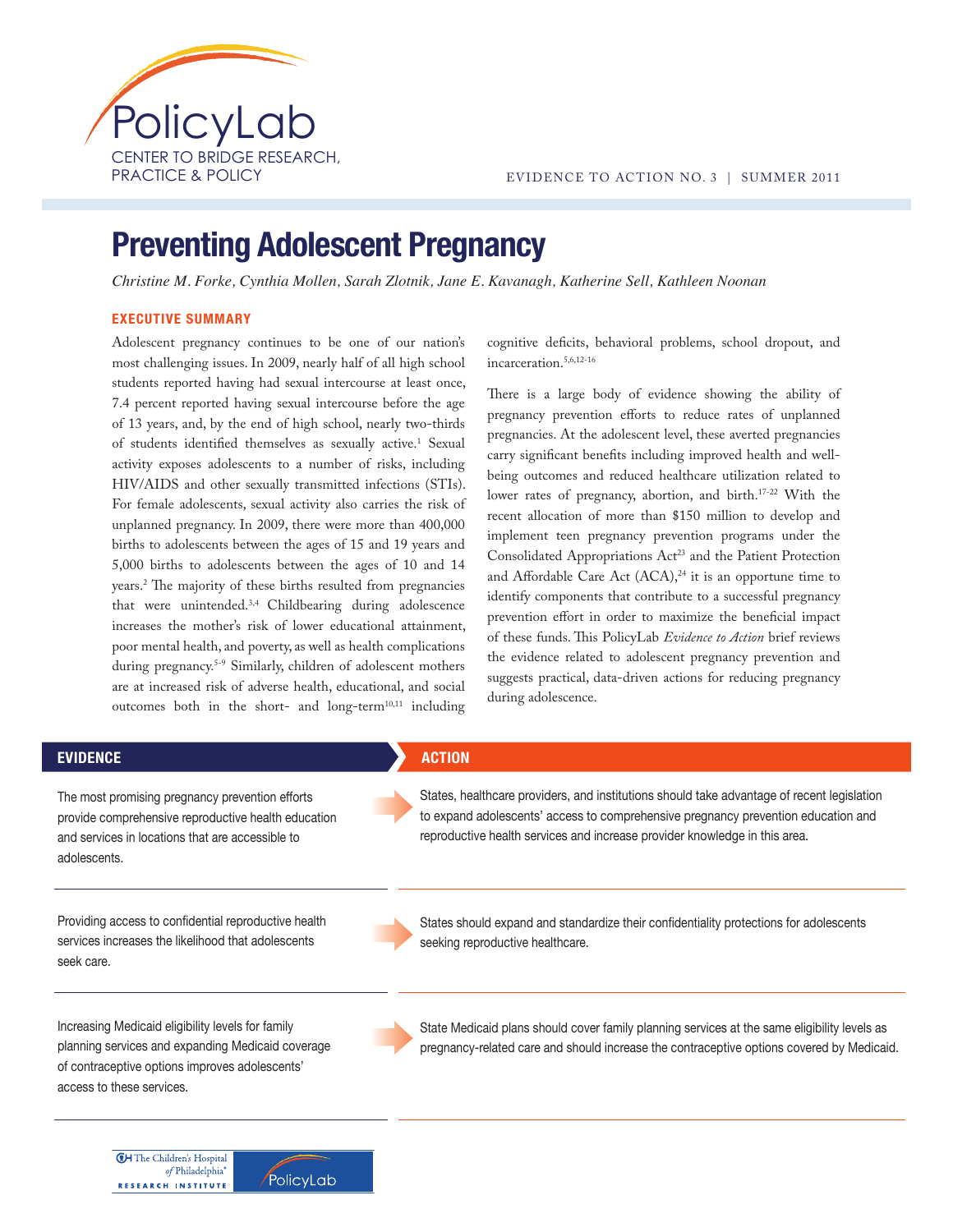## $\mathsf{BACKGRODUCTION}$

The high prevalence of adolescent pregnancy and its associated risks for both adolescent mothers and their children has remained unabated in recent years. This issue was highlighted in the U.S. Department of Health and Human Service (HHS)'s Healthy People goals for 2010 and again recently for 2020, emphasizing the continued challenge of decreasing unintended pregnancies and, in particular, reducing the number of adolescent pregnancies.<sup>25-28</sup> Though numbers vary by year, estimates indicate that more than 700,000 adolescents become pregnant annually.14,29 In 2009, pregnancies among 10 to 19 year olds resulted in approximately 415,000 births.2

Childbearing during adolescence carries significant risks for both mother and child. While pregnant, adolescents are at particular risk for anemia and pregnancy-induced hypertension.<sup>10</sup> Adolescent mothers are less likely to complete high school or graduate from college and have an increased chance of living in poverty compared to

women who delay childbearing.<sup>5-8,16,30-32</sup> Economic and educational outcomes are even poorer for the nearly 25 percent of adolescents who give birth to a second child within 24 months of the first.<sup>9,33</sup> Children of adolescent mothers are more likely to be born at a low birth weight or prematurely, are more likely to experience intrauterine growth retardation,10,11 and are at increased risk for cognitive deficits, behavioral problems, school dropout, and incarceration.5,6,12-16

When a pregnancy is unintended, risk to mother and child may be compounded. Because many women in such circumstances are more likely to discover the pregnancy later than those with intended pregnancies,<sup>34</sup> they may be less likely to start prenatal care at the beginning of pregnancy and slower to adopt healthy behaviors, further increasing risk. With 82 percent of adolescent pregnancies reported as unintended,<sup>4,30</sup> there is a clear need to focus on prevention.

#### **EVIDENCE TO ACTION FINDINGS**

1 **EVIDENCE:** The most promising pregnancy prevention efforts provide comprehensive reproductive health education and services in locations that are accessible to adolescents.

#### *Increasing Adolescent Awareness*

The factors influencing the success of pregnancy prevention efforts are complex and include personal beliefs, relationship dynamics, societal realities such as family and community influences, information about contraception and reproductive physiology, and the range of reproductive health technologies available.<sup>35-37</sup> In the presence of so many contributing factors, providing comprehensive education involving a range of pregnancy prevention options in addition to abstinence education is an important component of efforts aimed at decreasing adolescent pregnancies.19,38 While there is great variation in curricula, implementation, and, therefore, effectiveness across comprehensive pregnancy prevention programs, 39-41 evidence shows the ability of many models to effectively postpone first sexual intercourse, promote the use of contraception among sexually active adolescents, and reduce teen pregnancy and STI rates. Furthermore, there is evidence that many effective models are replicable.<sup>17,42-44</sup>

While a recent study of urban middle-school students who received a theory-based abstinence-only curriculum reported decreased rates of sexual intercourse among the students,<sup>45</sup> highlighting the important role of abstinence education in these efforts, abstinence-only models are generally less effective than comprehensive models.<sup>17-19</sup>

Despite efforts to increase adolescents' knowledge of reproductive health through comprehensive pregnancy prevention programs, awareness of available contraceptive options remains low in this group.46-52 In a qualitative study, few adolescents reported being aware of highlyeffective contraceptive methods such as the vaginal ring or intrauterine device (IUD), and 40 percent reported never hearing about emergency contraception.<sup>47</sup> Among female adolescents using contraception, the most widely used form currently is oral contraceptives.<sup>53</sup> While oral contraceptives, when used correctly, are very effective at preventing pregnancy, the need to take a pill at the same time every day and the side effects of certain formulations result in a fairly high failure rate for this method among adolescents.54-56 In fact, adolescents are more than twice as likely as women older than 30 to experience birth control pill failure.<sup>57</sup>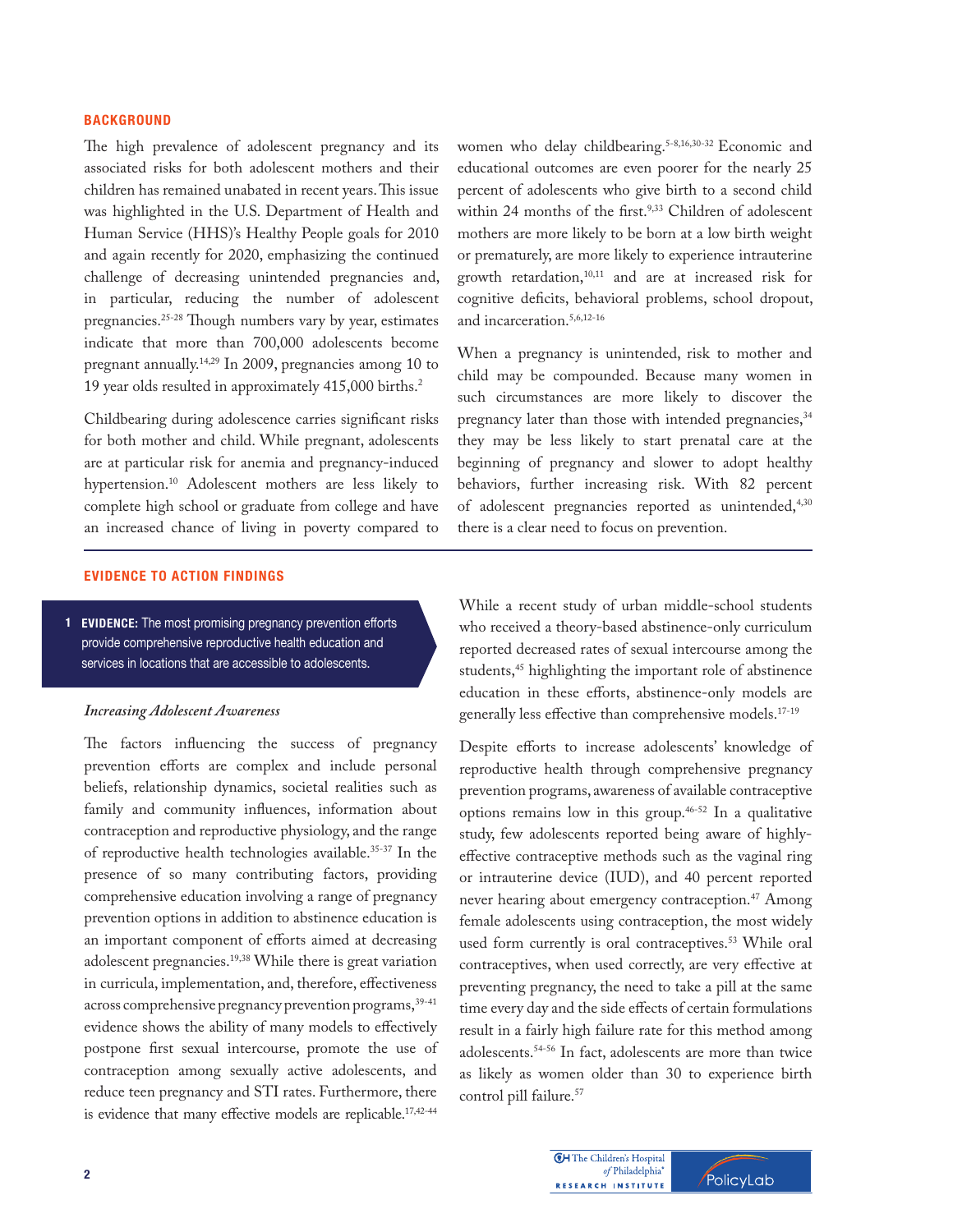There are several less commonly used pregnancy prevention methods that have been proven effective and appropriate for adolescents. Options include longeracting hormonal methods, such as depot medroxyprogesterone acetate (DMPA), subdermal implants, and IUDs as well as extended release methods that require weekly or monthly administration, such as the transdermal patch and vaginal ring. Effectiveness rates for these methods are higher than 99 percent<sup>58</sup> and studies have documented their appropriateness for adolescents.<sup>54-56,59-62</sup> In addition, emergency contraception is a pregnancy prevention option that can be used when there has been unprotected sexual activity or a birth control method failure, such as a broken condom, missed or forgotten pills, or a delay in starting the next dose of a routine contraceptive. Notably, "ella," an emergency contraceptive pill with a high safety and efficacy profile, was approved by the Food and Drug Administration in August 2010 for pregnancy prevention up to 120 hours following contraceptive failure or unprotected intercourse.<sup>63</sup>

#### *Increasing Adolescent Access*

Increasing the effectiveness of pregnancy prevention efforts also requires providing comprehensive services and information in sites that are easily accessible to and frequented by adolescents. The importance of having this information available is highlighted by the finding that adolescents are more likely to use protection if they learn about their pregnancy prevention options before having sex for the first time $64,65$  and that 90 percent of sexually active adolescents who were not using contraception became pregnant within a year.<sup>66</sup>

As one of the most common sites of adolescent contact with healthcare providers,<sup>67-69</sup> the primary care clinic has the potential to play an important role in the provision of reproductive health services. Primary care guidelines recommend that adolescents receive an annual preventive healthcare visit that includes reproductive healthcare and counseling.70 Despite this recommendation, national data from the Youth Risk Behavior Surveillance System show that only 60 percent of adolescent females report having a primary care visit in the last year; $71$  among those who obtained primary care, only 40 percent report that their provider asked them about sexual activity or contraceptive management.71 Other studies have similarly found that reproductive health discussions are absent from the majority of primary care visits.62-64,72-74

While primary care clinics provide important healthcare services for a large number of adolescents, studies show that 1.5 million adolescents use hospital emergency departments (EDs) as their regular source of healthcare.<sup>75</sup> Many of these adolescents do not have a primary care provider, and instead use the ED for non-urgent issues.76 Given the frequent use of the ED by adolescents and evidence suggesting that the risk of unintended pregnancy is higher in the ED population than in the general population,77,78 the ED is likely an important location for pregnancy prevention efforts. One study conducted in Baltimore, Maryland found that 47 percent of sexually active adolescents presenting to a local ED reported that they used no form of birth control even though they were not trying to become pregnant.<sup>78</sup> More recently, a study found that 14 percent of all sexually active females who presented to a local ED, regardless of presenting complaint, reported having unprotected sexual intercourse within the preceding five days, and 34 percent of adolescents wanted to learn about pregnancy prevention strategies in the  $ED.^{79}$  This finding is similar to that of another study that found 44 percent of adolescents seeking care in two urban EDs thought the ED was an appropriate site to obtain contraception or related information.80 In addition, it has been reported that patients in the ED are likely to experience a "teachable moment," meaning they may be more receptive to counseling immediately after an injury is sustained or an infection is diagnosed.<sup>81</sup>

Another potentially promising strategy for reaching out to adolescents is through school-based health clinics, for which \$50 million has been allocated under the ACA.<sup>82</sup> Given the amount of time spent in school, schoolbased health clinics increase access to services and give adolescents the opportunity to receive reproductive healthcare and discuss pregnancy prevention options in a familiar context. Students with access to reproductive health services through school-based health programs demonstrate increased awareness and use of effective contraceptive methods.83,84 Some school-based health clinics have also been shown to reduce the number of adolescent pregnancies. A study in Denver, Colorado

**CH** The Children's Hospital of Philadelphia® RESEARCH INSTITUTE

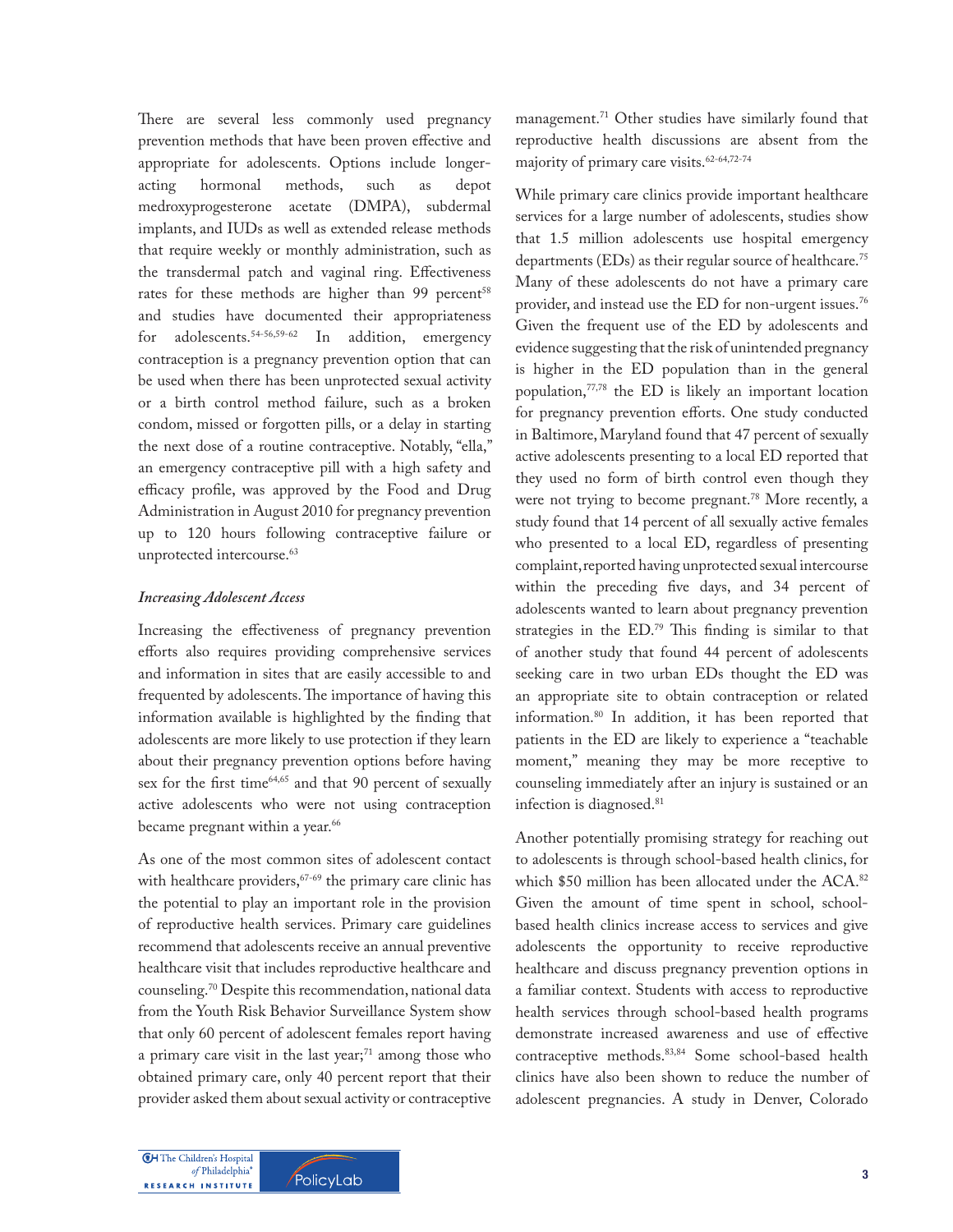found that pregnancy rates for African-American adolescents in schools with onsite health clinics declined by 77 percent over a five-year period, compared to a smaller 56 percent decline among Denver schools without such clinics.<sup>85</sup> An evaluation of a school-based clinic in Baltimore, Maryland yielded similarly promising results. Over a 20-month period, the percentage of sexually active adolescents who experienced a pregnancy fell from 23 to 17 percent, while in the comparison group, the percentage of sexually active adolescents experiencing a pregnancy increased from 27 to 37 percent.<sup>86</sup>

## *Increasing Provider Knowledge*

Improving the information provided for adolescents at these and other sites of care requires having providers who are knowledgeable about and comfortable with providing these services. However, many pediatricians believe they are inadequately prepared to treat their adolescent patients. In a 2006 study, only 17 percent of general pediatricians reported feeling prepared to care for adolescents, whereas 65 percent indicated that they felt very well prepared to care for infants.<sup>87</sup> While training around adolescent health is housed in pediatric programs, current Accreditation Council for Graduate Medical Education guidelines only require the equivalent of one month of training and education in adolescent medicine and one month in developmental and behavioral pediatrics during three years of pediatric residency training.<sup>88</sup> As a result, pediatric healthcare providers have few training opportunities in adolescent reproductive healthcare.

Based on an evaluation of the subspecialty board exam content outlines, pediatric specialists, in particular, receive little exposure to reproductive health issues about contraception and pregnancy.<sup>89</sup> This is particularly problematic for pediatric emergency medicine specialists due to the large number of adolescents using emergency services as their first line of treatment.<sup>90</sup> While the majority of studies relating to provider knowledge of adolescent reproductive health issues have been conducted with physicians, it is important to note that improving the information adolescents receive requires all providers who interact with adolescents to have sufficient training in this area.

**ACTION:** States, healthcare providers, and institutions should take advantage of recent legislation to expand adolescents' access to comprehensive pregnancy prevention education and reproductive health services and increase provider knowledge in this area.

HHS recently announced \$155 million in grant money awarded to states, non-profit organizations, school districts, universities, and others to implement and develop evidence-based teen pregnancy prevention programs.<sup>91</sup> One hundred million dollars comes from the Teen Pregnancy Prevention Program, funded by the Consolidated Appropriations Act of 2010, and \$55 million comes from the Personal Responsibility Education Program (PREP). Of the \$100 million available from the Teen Pregnancy Prevention Program, \$75 million is dedicated to replicating medically accurate, age-appropriate pregnancy prevention programs that have been rigorously evaluated and proven effective. The remaining \$25 million is intended to fund research and demonstrations to develop, replicate, refine, and test additional models and innovative strategies for adolescent pregnancy prevention.<sup>23</sup> PREP, which was created as part of the ACA, supports programs that educate adolescents on both abstinence and contraception to prevent pregnancy and STIs, including HIV/AIDS. Programs funded through PREP must also incorporate other subjects related to preparing adolescents for adulthood, such as maintaining healthy relationships.<sup>92</sup>

In developing and implementing pregnancy prevention strategies with these grant funds, emphasis should be placed on components that have been proven effective namely comprehensive education and improved availability of services using traditional and nontraditional access points. It is essential that professionals provide adolescents with a full range of pregnancy prevention methods and prioritize access to reproductive health services in key settings frequented by adolescents, such as primary care clinics, hospital EDs, and schoolbased health centers. Integral to the success of these efforts is ensuring providers at these locations have adequate and comprehensive education and training in adolescent reproductive health. Funds available through the ACA for provider training and workforce capacitybuilding should be explored as potential funding streams for improving healthcare providers' competency and comfort in this area.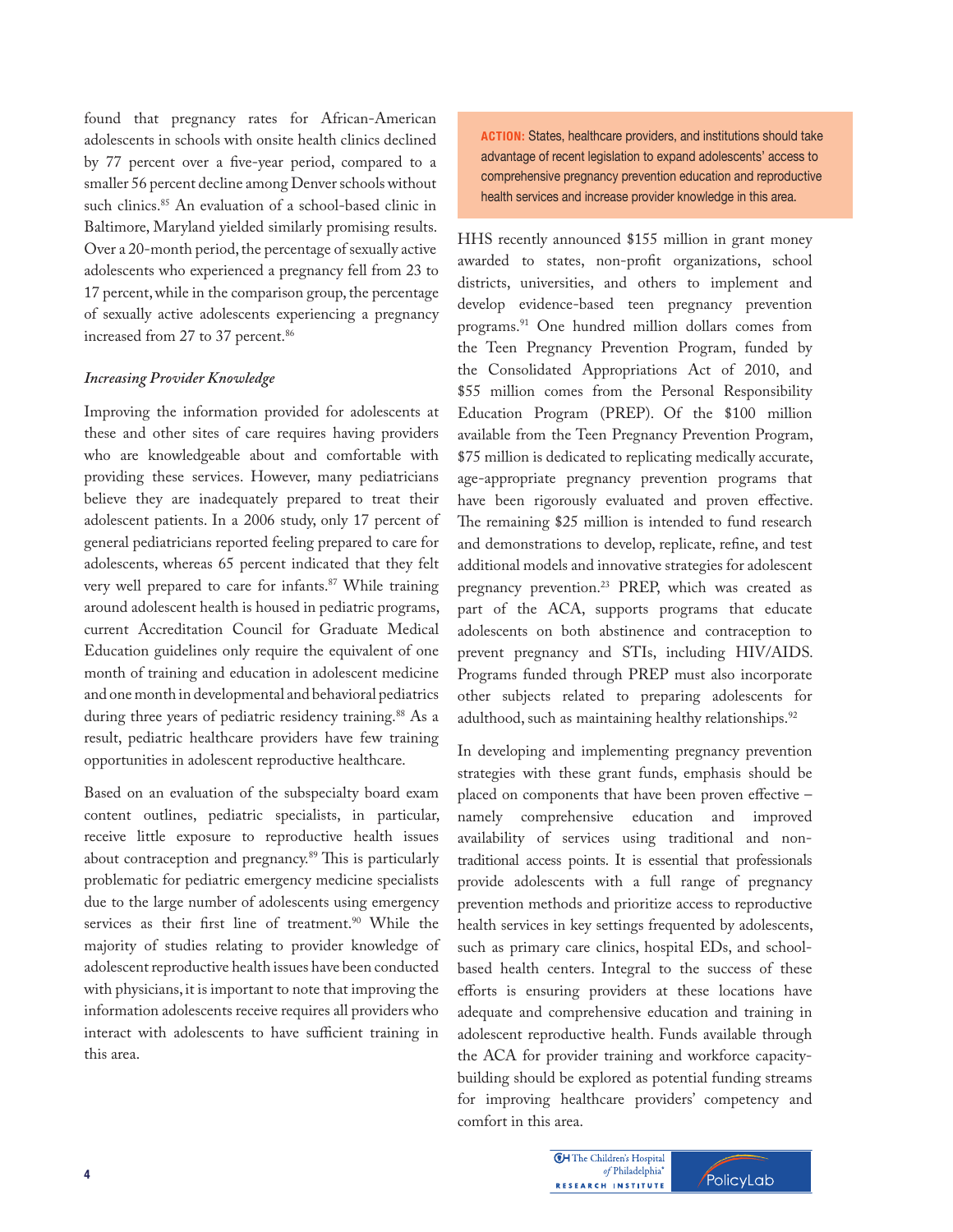2 **EVIDENCE:** Providing access to confidential reproductive health services increases the likelihood that adolescents seek care.

Confidentiality is a critical factor in adolescents' decisions to seek health services, particularly reproductive healthcare.<sup>93-95</sup> Adolescents regularly cite privacy concerns and, in particular, parental notification as a reason for forgoing care.47,96,97 In one study, 47 percent of adolescents reported that they would stop using all reproductive health services if parental notification were required, yet 99 percent reported that they would remain sexually active. In the same study, even though they were informed that their parents would only be notified if they were seeking prescription contraceptives, 11 percent of adolescent girls reported that mandatory parental notification would lead them to discontinue or delay testing or treatment for a STI.93 Delaying treatment for STIs can result in longterm complications such as pelvic inflammatory disease and sterility and can lead to further transmission in the community.<sup>98-100</sup> Further highlighting the potential impact of confidentiality policies on adolescent behavior, when McHenry County, Illinois changed a policy to require parental consent for reproductive health services, the adolescent pregnancy rate and birth rate in the county increased, while the rate in neighboring counties declined over the same time period.<sup>101</sup>

**ACTION:** States should expand and standardize their confidentiality protections for adolescents seeking reproductive healthcare.

Given adolescents' reluctance to seek care that is not confidential, states should guarantee confidentiality in the provision of all pregnancy prevention and reproductive health services for adolescents. Already, all family planning and related preventive health services including contraceptive services funded under Title X of the Public Health Service Act are required to be supplied independent of parent knowledge or approval. While some states have expanded these confidentiality standards to services funded from other sources, variations in state parental notification and consent laws and insurance billing practices fail to ensure that all adolescents have confidential access to reproductive health services.

3 **EVIDENCE:** Increasing Medicaid eligibility levels for family planning services and expanding Medicaid coverage of contraceptive options improves adolescents' access to these services.

The ACA gave states the option to expand eligibility levels for family planning services in their Medicaid plans to the same levels used to determine eligibility for pregnancy-related care, generally at or near 200 percent of the poverty level.<sup>102</sup> This expansion would enable a greater number of adolescents to access Medicaid's family planning services at no out-of-pocket cost.

Prior to the passage of the ACA, 27 states were operating under Medicaid waivers that expanded their family planning services to the same eligibility level as pregnancy-related care. Many of these states have seen great success in delaying the age of first births and preventing tens of thousands of adolescent births.103,104 A national evaluation of six state waiver programs found that each eligibility expansion produced cost savings for both the state and federal government. The evaluation also found that some waiver programs increased women's access to family planning services.<sup>105,106</sup> In one year, the Arkansas expansion program averted an estimated 4,500 pregnancies and saved more than \$29 million.<sup>105</sup> In California, the Family Planning, Access, Care, and Treatment Program expanded family planning services for women up to 200 percent of the federal poverty level, providing free contraception to nearly a million clients and averting an estimated 296,200 pregnancies and 122,200 abortions. This program resulted in an estimated government savings of more than \$4.30 for each dollar spent in 2007, and a total savings of \$1.9 billion.<sup>21</sup>

In addition to increasing Medicaid eligibility levels, numerous state Medicaid plans have expanded coverage over the last several years to include a broad range of contraceptive options. However, many state plans continue to restrict the options available to women. Though the federal government requires state Medicaid plans to provide family planning benefits at no out-of-pocket costs to women, states can determine which contraceptive methods are part of these benefits. For example, not all states cover injectable methods, and some states cover IUD insertion but do not always consider IUD removal to be a family planning service.<sup>107</sup> A survey of state Medicaid-

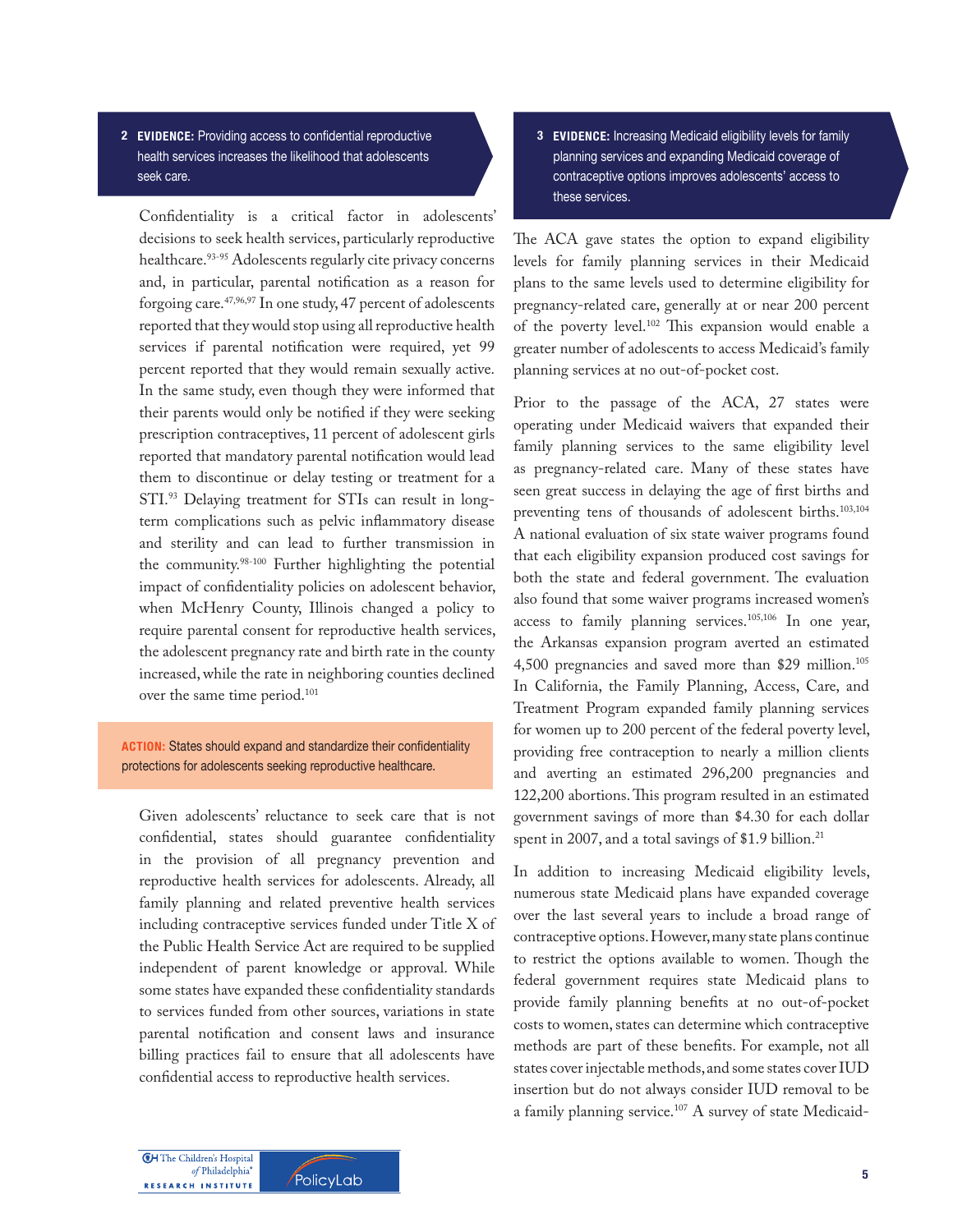covered family planning benefits found that of the 44 states surveyed, 26 covered emergency contraception, 31 covered condoms, 32 covered spermicides, and 31 covered sponges.107

Providing the full range of pregnancy prevention options not only improves access, but also has the potential to achieve better continuation rates, especially in adolescents. Discontinuation of contraceptive methods among adolescents is often related to side effects,<sup>55,56</sup> which can be reduced or eliminated by switching to a different formulation.<sup>108</sup> Without sufficient coverage for alternative formulations and contraceptives, especially oral contraceptives, adolescents experiencing side effects may discontinue contraception altogether rather than trying another contraceptive option.

**ACTION:** State Medicaid plans should cover family planning services at the same eligibility levels as pregnancy-related care and should increase the contraceptive options covered by Medicaid.

All state Medicaid plans should expand their family planning services to the eligibility levels for pregnancyrelated care, as provided in the ACA. This option is currently available, and states should model their expansions on the states where Medicaid expansions have already demonstrated success, such as Alabama, Arkansas, California, New Mexico, Oregon, and South Carolina. Such expansions could improve health outcomes for adolescents and reduce healthcare costs, which is especially critical in a time of Medicaid funding shortfalls.

Finally, state Medicaid programs should ensure that health plans retain flexibility in their formularies for family planning services to allow adolescents and other women maximum choice and protection. These formularies should include the full range of oral contraceptives, emergency contraception, and overthe-counter contraceptive options including condoms, sponges, and spermicides.

## $CONCLUSION$

On the heels of the ACA, it is an opportune moment for states and the federal government to redouble their efforts related to adolescent pregnancy prevention. The data suggest a number of actions to improve success in this area, including: (1) expanding access to comprehensive pregnancy prevention education and reproductive health services; (2) improving confidentiality protections; and (3) expanding Medicaid eligibility for family planning services and the contraceptive options covered by Medicaid. During a time of scarce resources, it is of particular importance to direct funding toward efforts that have proven effective. As discussed in this brief, several comprehensive strategies have achieved positive outcomes while containing cost and should serve as models for expanding and improving our efforts to reduce adolescent pregnancies.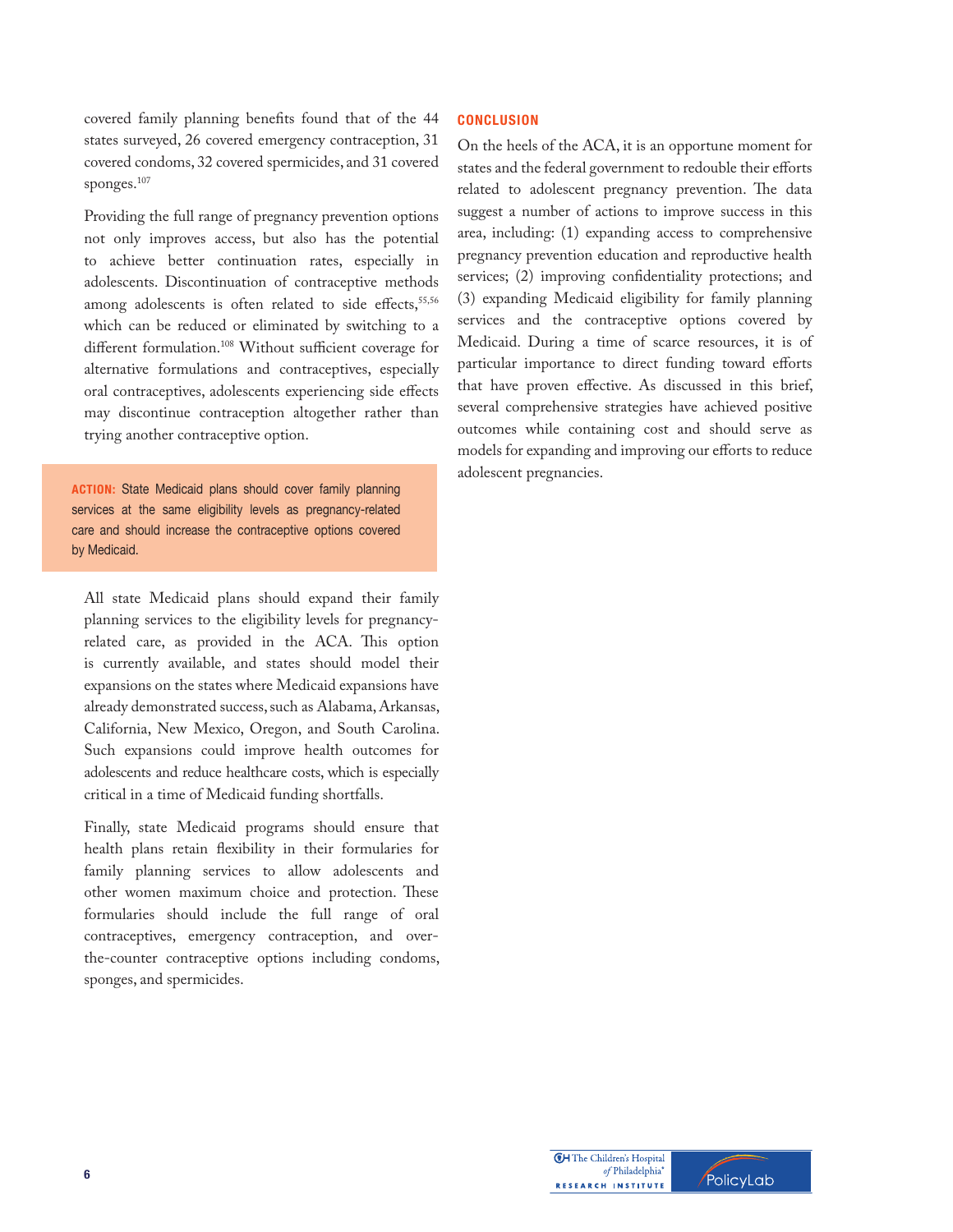#### **REFERENCES**

- 1. *Youth Risk Behavior Surveillance United States, 2009*. Atlanta, GA: Centers for Disease Control and Prevention; Jun 2010.
- 2. Hamilton BE, Martin JA, Ventura SJ. *Births: Preliminary data for 2009*. *National Vital Statistics Reports*. Hyattsville, MD: National Center for Health Statistics;2010.
- 3. Chandra A, Martinez GM, Mosher WD, Abma JC, Jones J. Fertility, family planning, and reproductive health of U.S. women: Data from the 2002 National Survey of Family Growth. *Vital Health Statistics 23*. Dec 2005;(25):1-160.
- 4. Finer LB, Henshaw SK. Disparities in rates of unintended pregnancy in the United States, 1994 and 2001. *Perspectives on Sexual and Reproductive Health*. Jun 2006;38(2):90-96.
- 5. Furstenberg FF, Jr., Brooks-Gunn J, Morgan SP. Adolescent mothers and their children in later life. *Family Planning Perspectives*. Jul-Aug 1987;19:142-152.
- 6. Hofferth SL, Reid L, Mott FL. The effects of early childbearing on schooling over time. *Family Planning Perspectives*. Nov-Dec 2001;33(6):259-267.
- 7. Maynard RA. *Kids Having Kids: Economic Costs and Social Consequences of Teen Pregnancy*. Washington, DC: The Urban Institute Press; 1997.
- 8. Meade C, Ickovics J. Systematic review of sexual risk among pregnant and mothering teens in the USA: Pregnancy as an opportunity for integrated prevention of STD and repeat pregnancy. *Social Science and Medicine*. Feb 2005;60(4):661-678.
- 9. Kalmuss DS, Namerow PB. Subsequent childbearing among teenage mothers: The determinants of a closely spaced second birth. *Family Planning Perspectives*. Aug 1994;26(4):149-153.
- 10. Cunnington AJ. What's so bad about teenage pregnancy? *Journal of Family Planning and Reproductive Health Care*. Jan 2001;27:36-41.
- 11. Fraser AM, Brockert JE, Ward RH. Association of young maternal age with adverse reproductive outcomes. *New England Journal of Medicine*. Apr 1995;332:1113-1117.
- 12. Stevens-Simon C, Roghmann KJ, McAnarney ER. Repeat adolescent pregnancy and low birth weight: Methods issues. *Journal of Adolescent Health*. Mar 1990;11(2):114-118.
- 13. Ajzen I. From intentions to actions: A theory of planned behavior. In: Kuhl J, Beckman J, eds. *Action-control: From Cognition to Behavior*. Heidelberg, Germany: Springer; 1985:11-39.
- 14. *US teenage pregnancy statistics, national and state trends and trends by race and ethnicity*. New York, NY: Guttmacher Institute;2010.
- 15. Mott FL. The pace of repeated childbearing among young American mothers. *Family Planning Perspectives*. Jan-Feb 1986;18(1):5-12.
- 16. Grogger J. Incarceration-related costs of early childbearing. In: Maynard RA, ed. *Kids Having Kids: Economic Costs and Social Consequences of*  Teen Pregnancy. Washington, DC: The Urban Institute Press; 1997.
- 17. Kantor LM, Santelli JS, Teitler J, Balmer R. Abstinence-only policies and programs: An overview. *Sexuality Research and Social Policy*. 2008;5(3):6-17.
- 18. Trenholm C, Devaney B, Fortson K, Quay L, Wheeler J, Clark M. *Impacts of four Title V, Section 510 abstinence education programs: Final report*. Princeton, NJ: Mathematica Policy Research, Inc.;2007.
- 19. Kohler PK, Manhart LE, Lafferty WE. Abstinence-only and comprehensive sex education and the initiation of sexual activity and teen pregnancy. *Journal of Adolescent Health*. Apr 2008;42(4):344-351.





- 20. Amaral G, Foster DGM, Biggs MA, Jasik CB, Judd S, Brindis CD. Public savings from the prevention of unintended pregnancy: A cost analysis of family planning services in California. *Health Services Research*. Oct 2007;42(5):1960-1980.
- 21. Biggs MA, Foster DG, Hulett D, Brindis C. Cost-benefit analysis  *of the California Family PACT Program for calendar year 2007*. San Francisco, CA: Bixby Center for Global Reproductive Health, University of California;2010.
- 22. Franklin C, Grant D, Corcoran J, Miller POD, Bultman L. Effectiveness of prevention programs for adolescent pregnancy: A meta-analysis. *Journal of Marriage and Family*. 1997;59(3):551-567.
- 23. 111th United States Congress. Consolidated Appropriations Act, 2010. *P.L. 111-117*. Washington, DC;2009.
- 24. 111th United States Congress. Patient Protection and Affordable Care Act. *P.L. 111-148*. Washington, DC;2010.
- 25. *Healthy People 2010: Objectives for improving health: Focus area 9, family planning*. Washington, DC: U.S. Department of Health and Human Services;2009.
- 26. *A League table of teenage births in rich nations*. Florence, Italy: United Nations Children's Fund;2001.
- 27. *Healthy People 2020: Objectives for improving health: Objective topic area 2, adolescent health*. Washington, DC: U.S. Department of Health and Human Services;2010.
- 28. *Healthy People 2020: Objectives for improving health: Objective topic area 13, family planning*. Washington, DC: U.S. Department of Health and Human Services;2010.
- 29. Ventura SJ, Abma JC, Mosher WD, Henshaw SK. *Estimated pregnancy rates for the United States, 1990–2005: An update*. Hyattsville, MD: National Center for Health Statistics;2009.
- 30. *Facts on American teens' sexual and reproductive health*. New York, NY: Guttmacher Institute; Jan 2011.
- 31. Hoffman S. By the numbers: The public costs of teen childbearing. Washington, DC: National Campaign to Prevent Teen Pregnancy; Oct 2006.
- 32. Raneri LG, Weimann CM. Social ecological predictors of repeat adolescent pregnancy. *Perspectives on Sexual and Reproductive Health*. Mar 2007;39(1):39-47.
- 33. Sims K, Luster T. Factors related to early subsequent pregnancies and second births among adolescent mothers in a family support program. *Journal of Family Issues*. Nov 2002;23(8):1006-1031.
- 34. Kost K, Landry DJ, Darroch JE. Predicting maternal behavior during pregnancy: Does intention status matter? *Family Planning Perspectives*. Mar-Apr 1998;30(2):79-103.
- 35. Browning CR, Leventhal T, Brooks-Gunn J. Neighborhood context and racial differences in early adolescent sexual activity. *Demography*. Nov 2004;41(697):72.
- 36. Esacove AW, Andringa KR. The process of preventing pregnancy: Women's experiences and emergency contraception use. *Quality Health Research*. Nov 2002;12:1235-1247.
- 37. Trussell J. Contraceptive efficacy. In: Hatcher R, ed. *Contraceptive Technology*. New York: Ardent Media; 2007.
- 38. Kirby D. Abstinence, sex, and STD/HIV education programs for teens: Their impact on sexual behavior, pregnancy, and sexually transmitted disease. *Annual Review of Sex Research*. 2007;18:143-177.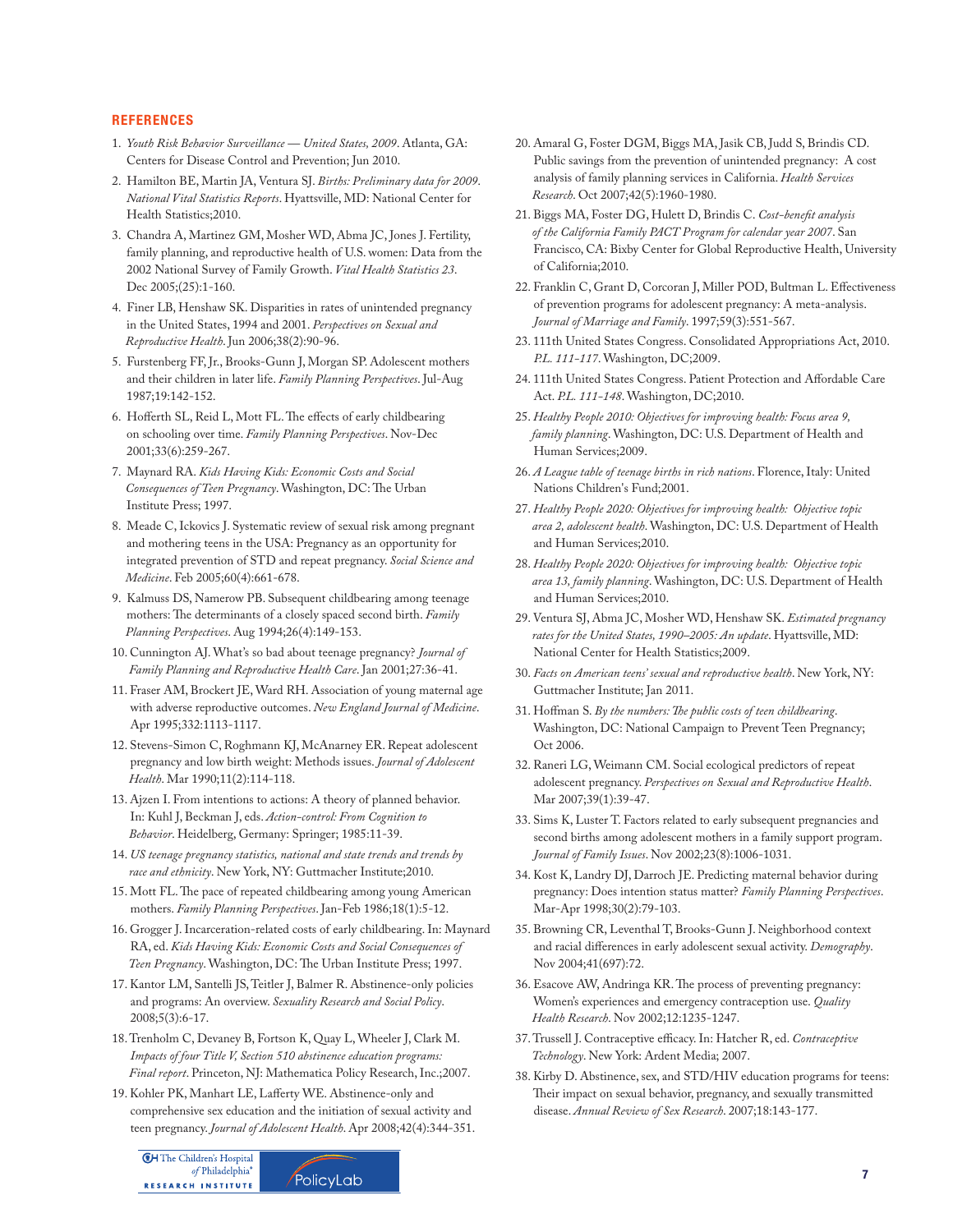- 39. Kirby D, Waszak C, Ziegler J. Six school-based clinics: Their reproductive health services and impact on sexual behavior. *Family Planning Perspectives*. Jan-Feb 1991;23(1):6-16.
- 40. Averett SL, Rees DI, Argys LM. The impact of government policies and neighborhood characteristics on teenage sexual activity and contraceptive use. *American Journal of Public Health*. Nov 2002;92(11):1773-1778.
- 41. Silva M. The effectiveness of school-based sex education programs in the promotion of abstinent behavior: A meta-analysis. *Health Education Research*. Aug 2002;17(4):471-481.
- 42. DiClemente RJ, Wingood GM, Harrington KF, et al. Efficacy of an HIV prevention intervention for African American adolescent girls: A randomized controlled trial. *Journal of the American Medical Association*. Jul 14 2004;292(2):171-179.
- 43. Kirby D, Barth RP, Leland N, Fetro JV. Reducing the risk: Impact of a new curriculum on sexual risk-taking. *Family Planning Perspectives*. Nov-Dec 1991;23(6):253-263.
- 44. Philliber S, Kaye JW, Herrling S, West E. Preventing pregnancy and improving health care access among teenagers: An evaluation of the children's aid society-carrera program. *Perspectives on Sexual and Reproductive Health*. Sep-Oct 2002;34(5):244-251.
- 45. Jemmott JB, 3rd, Jemmott LS, Fong GT. Efficacy of a theory-based abstinence-only intervention over 24 months: A randomized controlled trial with young adolescents. *Archives of Pediatrics and Adolescent Medicine*. Feb 2010;164(2):152-159.
- 46. Delblanco SF, Parker ML, McIntosh M, Kannel S, Hoff T, Stewart FH. Missed opportunities: Teenagers and emergency contraception. *Archives of Pediatrics and Adolescent Medicine*. Aug 1998;152(8):727-733.
- 47. Gilliam ML, Davis SD, Neustadt AB, Levey EJ. Contraceptive attitudes among inner city african-american female adolescents: Barriers to effective hormonal contraceptive use. *Journal of Pediatric and Adolescent Gynecology*. Apr 2009;22:97-104.
- 48. Goodman S, Hendlish SK, Benedict C, Reeves MF, Pera-Floyd M, Foster-Rosales A. Increasing intrauterine contraception use by reducing barriers to post-abortal and interval insertion. *Contraception*. Aug 2008;78(2):136-142.
- 49. Tanfer K, Wierzbicki S, Payne B. Why are U.S. women not using long-acting contraceptives? *Family Planning Perspectives*. Jul-Aug 2000;32(4):176-183.
- 50. Baldwin SB, Solorio R, Washington DL, Hongjian Y, Yii-Chieh H, Brown ER. Who is using emergency contraception? Awareness and use of emergency contraception among California women and teens. *Women's Health Issues*. Sep-Oct 2008;18(5):360-368.
- 51. Schreiber CA, Ratcliffe SJ, Barnhart KT. A randomized controlled trial of the effect of advanced supply of emergency contraception in postpartnum teens: A feasibility study. *Contraception*. May 2010;81(5):435-440.
- 52. Mollen CJ, Barg FK, Hayes KL, Gotcsik M, Blades NM, Schwarz DF. Assessing attitudes about emergency contraception among urban, minority adolescent girls: An in-depth interview study. *Pediatrics*. Aug 2008;122(2):395-401.
- 53. Mosher WD, Martinez GM, Chandra A, Abma JC, Willson SJ.  *Use of contraception and use of family planning services in the United States, 1982-2002*. Hyattsville, MD: National Center for Health Statistics;2004.
- 54. Cromer BA, Smith RD, Blair JM, Dwyer J, Brown RT. A prospective study of adolescents who choose among levonorgestrel implant (Norplant), medroxyprogesterone acetate (Depo-Provera), or the combined oral contraceptive pill as contraception. *Pediatrics*. Nov 1994;94(5):687-694.
- 55. O'Dell CM, Forke CM, Polaneczky MM, Sondheimer SJ, Slap GB. Depot medroxyprogesterone acetate or oral contraception in postpartum adolescents. *Obstetrics and Gynecology*. Apr 1998;9(4):609-614.
- 56. Polaneczky M, Slap G, Forke C, Rappaport A, Sondheimer S. The use of levonorgestrel implants (Norplant) for contraception in adolescent mothers. *New England Journal of Medicine*. Nov 1994;331(18):1201-1206.
- 57. Kost K, Singh S, Vaughan B, Trussell J, Bankole A. Estimates of contraceptive failure from the 2002 National Survey of Family Growth. *Contraception*. Jan 2008;77(1):10-21.
- 58. *Facts on contraceptive use in the United States*. New York, NY: Guttmacher Institute;2010.
- 59. Ornstein RM, Fisher MM. Hormonal contraception in adolescents: Special considerations. *Pediatric Drugs*. 2006;8(1):25-45.
- 60. Deans EI, Grimes DA. Intrauterine devices for adolescents: A systematic review. *Contraception*. Jun 2009;79(6):418-423.
- 61. Molina RC, Sandoval JZ, Montero AV, Oyarzún PG, Molina TG, González EA. Comparative performance of a combined injectable contraceptive (50 mg Norethisterone Enanthate Plus 5mg Estradiol Valerate) and a combined oral contraceptive (0.15 mg Levonorgestrel plus 0.03 mg Ethinyl Estradiol) in adolescents. *Journal of Pediatric and Adolescent Gynecology*. Feb 2009;22(1):25-31.
- 62. Stewart FH, Brown BA, Raine TR, Weitz TA, Harper CC. Adolescent and young women's experience with the vaginal ring and oral contraceptive pills. *Journal of Pediatric and Adolescent Gynecology*. Dec 2007;20(6):345-351.
- 63. *Emergency contraception*. Washington, DC: The Henry J. Kaiser Family Foundation; Aug 2010.
- 64. St. Lawrence JS. African-American adolescents' knowledge, health related attitudes, sexual behavior, and contraceptive decisions: Implications for the prevention of adolescent HIV infection. *Journal of Consulting and Clinical Psychology*. Feb 1993;61(1):104-112.
- 65. Manning WD, Longmore MA, Giordano P. The relationship context of contraceptive use at first intercourse. Family Planning Perspective. May-Jun 2000;32(3):104-110.
- 66. Harlap S, Kost K, Forrest JD. *Preventing Pregnancy, Protecting Health: A New Look at Birth Control Choices in the United States*. New York, NY: AGI;1991.
- 67. Nordin JD, Solberg LI, Parker ED. Adolescent primary care visit patterns. *Annals of Family Medicine*. Nov-Dec;8(6):511-516.
- 68. Ziv A, Boulet JR, Slap GB. Utilization of physician offices by adolescents in the United States. *Pediatrics*. Jul 1999;104(1 Pt 1):35-42.
- 69. Bloom B, Cohen RA, Freeman G. Summary health statistics for U.S. children: National Health Interview Survey, 2009. *Vital Health Statistics 10*. Dec (247):1-82.
- 70. *Guidelines for Adolescent Preventive Services (GAPS): Recommendations monograph*. Chicago, IL: American Medical Association;1997.
- 71. Burstein GR, Lowry R, Klein JD, Santelli JS. Missed opportunities for sexually transmitted diseases, human immunodeficiency virus, and pregnancy prevention services during adolescent health supervision visits. *Pediatrics*. May 2003;111(5):996-1001.
- 72. Ma J, Wang Y, Stafford RS. U.S. adolescents receive suboptimal preventive counseling during ambulatory care. *Journal of Adolescent Health*. May 2005;36(5):441.
- 73. Hedberg VA, Klein JD, Andresen E. Health counseling in adolescent preventive visits: Effectiveness, current practices, and quality measurement. *Journal of Adolescent Health*. Dec 1998;23(6):344-353.

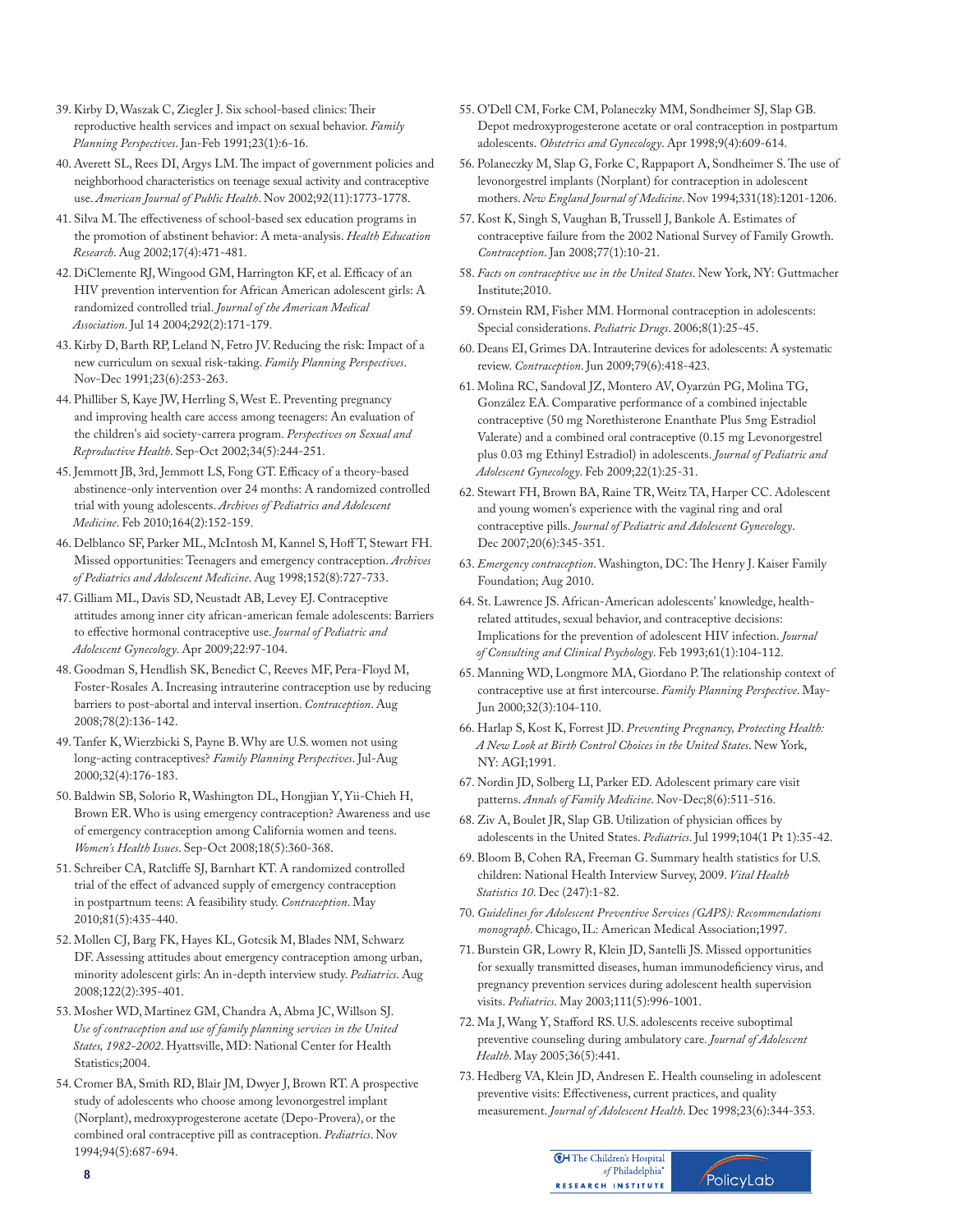- 74. Rand CM, Auinger P, Klein JD, Weitzman M. Preventive counseling at adolescent ambulatory visits. *Journal of Adolescent Health*. Aug 2005;37(2):87-93.
- 75. Wilson KM, Klein JD. Adolescents who use the emergency department as their usual source of care. *Archives of Pediatrics and Adolescent Medicine*. Apr 2000;154(4):361-365.
- 76. Ziv A, Boulet JR, Slap GB. Emergency department utilization by adolescents in the United States. *Pediatrics*. Jun 1998;101(6):987-994.
- 77. Merchant RC, Damergis JA, Gee EM, Bock BC, Becker BM, Clark MA. Contraceptive usage, knowledge and correlates of usage among female emergency department patients. *Contraception*. Sep 2006; 74(3):201-207.
- 78. Todd CS, Moutvarner G, Lichenstein R. Unintended pregnancy risk in an emergency department population. *Contraception*. Jan 2005;71(1):35-39.
- 79. Fine L, Mollen CJ. A pilot study to assess pregnancy risk and need for emergency contraception in a pediatric emergency department population. *Pediatric Emergency Care*. Jun 2010;26(6):413-416.
- 80. Todd CS, Plantinga LC, Lichenstein R. Primary care services for an emergency department population: A novel location for contraception. *Contraception*. Jan 2005;71(1):40-44.
- 81. Rhodes KV, Gordon JA, Lowe RA. Preventive care in the emergency department, Part I: Clinical preventive services--are they relevant to emergency medicine? Society for Academic Emergency Medicine Public Health and Education Task Force Preventive Services Work Group. *Academic Emergency Medicine*. Sep 2000;7(9):1036-1041.
- 82. 111th United States Congress. Patient Protection and Affordable Care Act. *P.L. 111-148, Section 4101*. Washington, DC;2010.
- 83. Kisker EE, Brown RS. Do school-based health centers improve adolescents' access to health care, health status, and risk-taking behavior? *Journal of Adolescent Health*. May 1996;18(5):335-343.
- 84. Kirby D, Waszak C, Ziegler J. Six school-based clinics: Their reproductive health services and impact on sexual behavior. *Family Planning Perspectives*. Jan-Feb 1991;23(1):6-16.
- 85. Ricketts SA, Guernsey BP. School-based health centers and the decline in black teen fertility during the 1990s in Denver, Colorado. *American Journal of Public Health*. Sep 2006;96(9):1588-1592.
- 86. Frost JJ, Forrest JD. Understanding the impact of effective teenage pregnancy prevention programs. *Family Planning Perspectives*. Sep-Oct 1995;27(5):188-195.
- 87. Fox HB, McManus MA, Klein JD, et al. Adolescent medicine training in pediatric residency programs. *Pediatrics*. Jan 2010;125(1):165-172.
- 88. Kutner L, Olson CK, Schlozman S, Goldstein M, Warner D, Beresin EV. Training pediatric residents and pediatricians about adolescent mental health problems: A proof-of-concept pilot for a proposed national curriculum. *Academic Psychiatry*. Sep-Oct 2008;32(5):429-437.
- 89. Tuchman LK, Peter NG, Schwarz DF. What pediatric subspecialists need to know about sexual and reproductive health: A review of the American Board of Pediatrics content outlines for subspecialty certifying examinations. *International Journal of Sexual Health*. 2008;20(4):262-269.
- 90. Goyal M, Zhao H, Mollen C. Exploring emergency contraception knowledge, prescription practices, and barriers to prescription for adolescents in the emergency department. *Pediatrics*. Mar 2008;123(3):765-770.
- 91. U.S. Department of Health and Human Services. HHS awards evidence-based teen pregnancy prevention grants. Sep 2010; [http://www.](http://www.hhs.gov/news/press/2010pres/09/20100930a.html)  [hhs.gov/news/press/2010pres/09/20100930a.html](http://www.hhs.gov/news/press/2010pres/09/20100930a.html). Accessed January 11, 2011.

**CH** The Children's Hospital of Philadelphia® **RESEARCH INSTITUTE** 



- 92. 111th United States Congress. Patient Protection and Affordable Care Act. *P.L. 111-148, Section 2953*. Washington, DC;2010.
- 93. Reddy DM, Fleming R, Swain C. Effect of mandatory parental notification on adolescent girls' use of sexual health care services. *Journal of the American Medical Association*. Aug 2002;288(6):710-714.
- 94. Jones RK, Purcell A, Singh S, Finer LB. Adolescents' reports of parental knowledge of adolescents' use of sexual health services and their reactions to mandated parental notification for prescription contraception. *Journal of the American Medical Association*. Jan 2005;293(3):340-348.
- 95. Ford CA, English A. Limiting confidentiality of adolescent health services: What are the risks? *Journal of the American Medical Association*. Aug 2002;288(6):752-753.
- 96. Ford CA, Bearman PS, Moody J. Foregone health care among adolescents. *Journal of the American Medical Association*. Dec 1999;282:2227-2234.
- 97. Klein JD, Wilson KM, McNulty M, Kapphahn C, Collins KS. Access to medical care for adolescents: Results from the 1997 Commonwealth Fund Survey of the Health of Adolescent Girls. *Journal of Adolescent Health*. Aug 1999;25(2):120-130.
- 98. Hook EW, III, Richey CM, Leone P, et al. Delayed presentation to clinics for sexually transmitted diseases by symptomatic patients: A potential contributor to continuing STD morbidity. *Sexually Transmitted Diseases*. Sep 1997;24(8):443-448.
- 99. *Pelvic in#ammatory disease (PID)- CDC fact sheet*. Atlanta, GA: Centers for Disease Control and Prevention;2010.
- 100. Aral S, Wasserheit JN. Social and behavioral correlates of pelvic inflammatory disease. Sexually Transmitted Diseases. Aug 1998;25(7):378-385.
- 101. Zavodny M. Fertility and parental consent for minors to receive contraceptives. *American Journal of Public Health*. Aug 2004;94(8):1347-1351.
- 102. 111th United States Congress. Patient Protection and Affordable Care Act. *P.L. 111-148, Section 2303*. Washington, DC;2010.
- 103. Gold RB. Family planning and health care reform: The benefits and challenges of prioritizing prevention. *Guttmacher Policy Review*. Winter 2009;12(1):19-24.
- 104. *State policies in brief: State Medicaid family planning eligibility expansions*. New York, NY: Guttmacher Institute;2010.
- 105. *Medicaid's role in family planning*. New York, NY; Washington, DC: Guttmacher Institute and The Henry J. Kaiser Family Foundation;2007.
- 106. Bronstein J, Edwards J, Adams K. *Evaluation of Medicaid family planning demonstrations*. Alexandria, VA: The CNA Corporation;2003. CMS Contract No. 752-2-415921.
- 107. Ranji U, Salganico# A, Stewart AM, Cox M, Doamekpor L. *State Medicaid coverage of family planning services*. Washington, DC: The Kaiser Family Foundation & the George Washington School of Public Health and Health Services;2009.
- 108. Hatcher RA, Zieman M, Cwiak C, Darney PD, Creinin MD, Stosur HR. *A Pocket Guide to Managing Contraception 2005-2007*. Vol 8. Tiger, GA: Bridging the Gap Foundation;2008.
- 109. Lindrooth RC, McCullough JS. The effect of Medicaid family planning expansions on unplanned births. *Women's Health Issues*. Mar-Apr 2007;17(2):66-74.
- 110. Foster DG, Rostovtseva DP, Brindis CD, Biggs MA, Hulett D, Darney PD. Cost savings from the provision of specific methods of contraception in a publicly funded program. *American Journal of Public Health*. Mar 2009;99(3):446-451.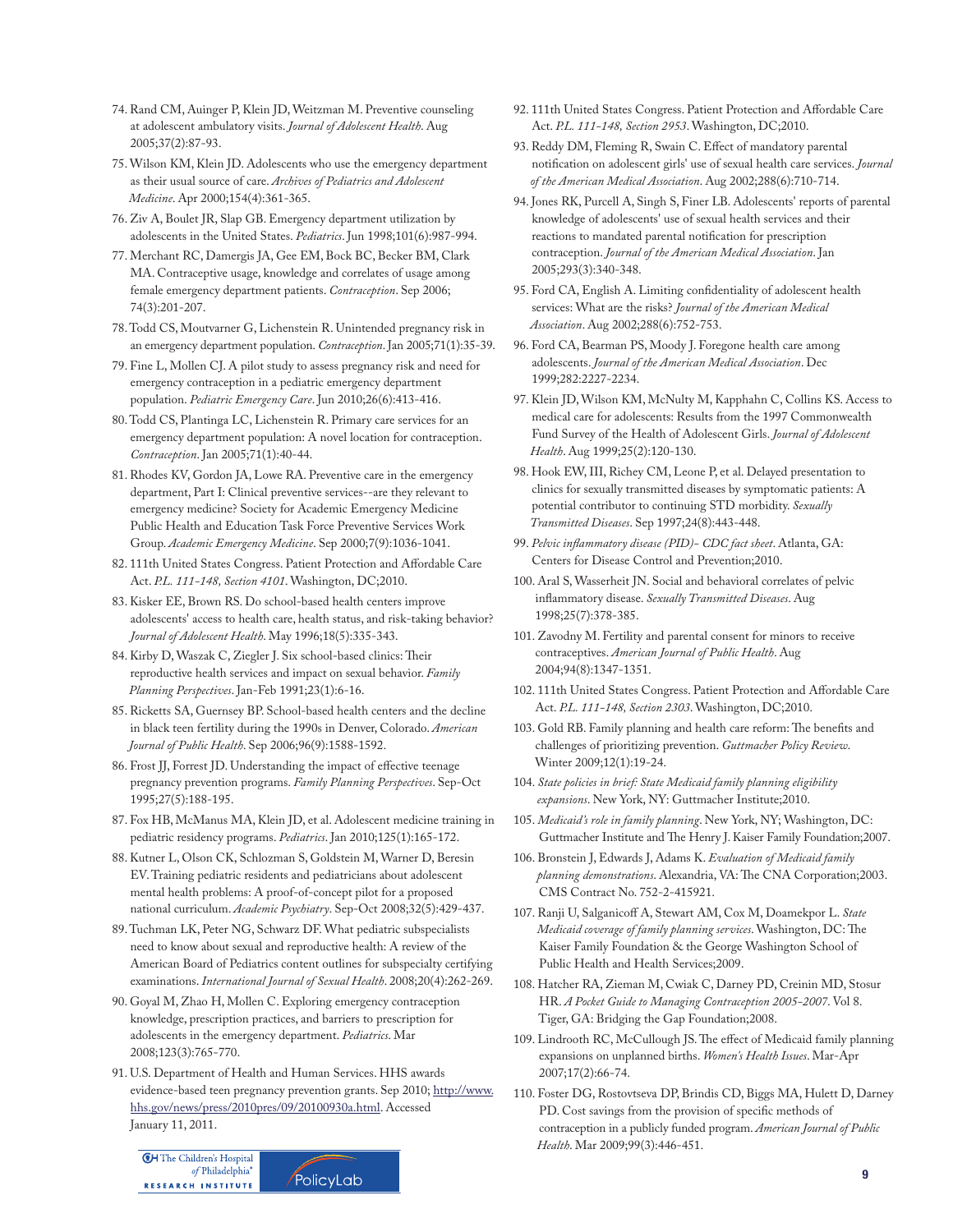#### **THE AUTHORS**

**CHRISTINE M. FORKE, M.S.N., R.N., C.R.N.P.**, is a pediatric nurse practitioner specializing in adolescent and reproductive health, a research scientist with PolicyLab at The Children's Hospital of Philadelphia Research Institute, and a doctoral candidate in the Center for Clinical Epidemiology in the University of Pennsylvania School of Medicine.

**CYNTHIA MOLLEN, M.D., M.S.C.E.**, is scientific co-director with PolicyLab at The Children's Hospital of Philadelphia Research Institute, an assistant professor of pediatrics at the University of Pennsylvania, and an attending physician in emergency medicine at The Children's Hospital of Philadelphia.

**SARAH ZLOTNIK, M.S.W., M.S.P.H.**, is a senior strategist with PolicyLab at The Children's Hospital of Philadelphia Research Institute.

JANE E. KAVANAGH is a senior strategist with PolicyLab at The Children's Hospital of Philadelphia Research Institute.

**KATHERINE SELL, M.S.S.P.**, is a research associate with PolicyLab at The Children's Hospital of Philadelphia Research Institute.

KATHLEEN NOONAN, J.D., is senior advisor with PolicyLab at The Children's Hospital of Philadelphia Research Institute and clinical associate professor of law at University of Wisconsin Law School.

PolicyLab's Elizabeth Brooks, Chris Feudtner, Meredith Matone, and David Rubin provided editorial and content support.

*We would like to thank Andrea Bailer, Melanie Gold, Ann O'Sullivan, Courtney Schreiber, and other early readers for reviewing and commenting on early versions of this work.* 

*Research for this project is supported with funds from the Pew Charitable Trusts.*



The mission of PolicyLab at The Children's Hospital of Philadelphia is to achieve optimal child health and well-being by informing program and policy changes through interdisciplinary research.

PolicyLab develops evidence-based solutions for the most challenging health-related issues affecting children. We partner with numerous stakeholders in traditional healthcare and other community locations to identify the programs, practices, and policies that support the best outcomes for children and their families. PolicyLab disseminates its findings beyond research and academic communities as part of its commitment to transform

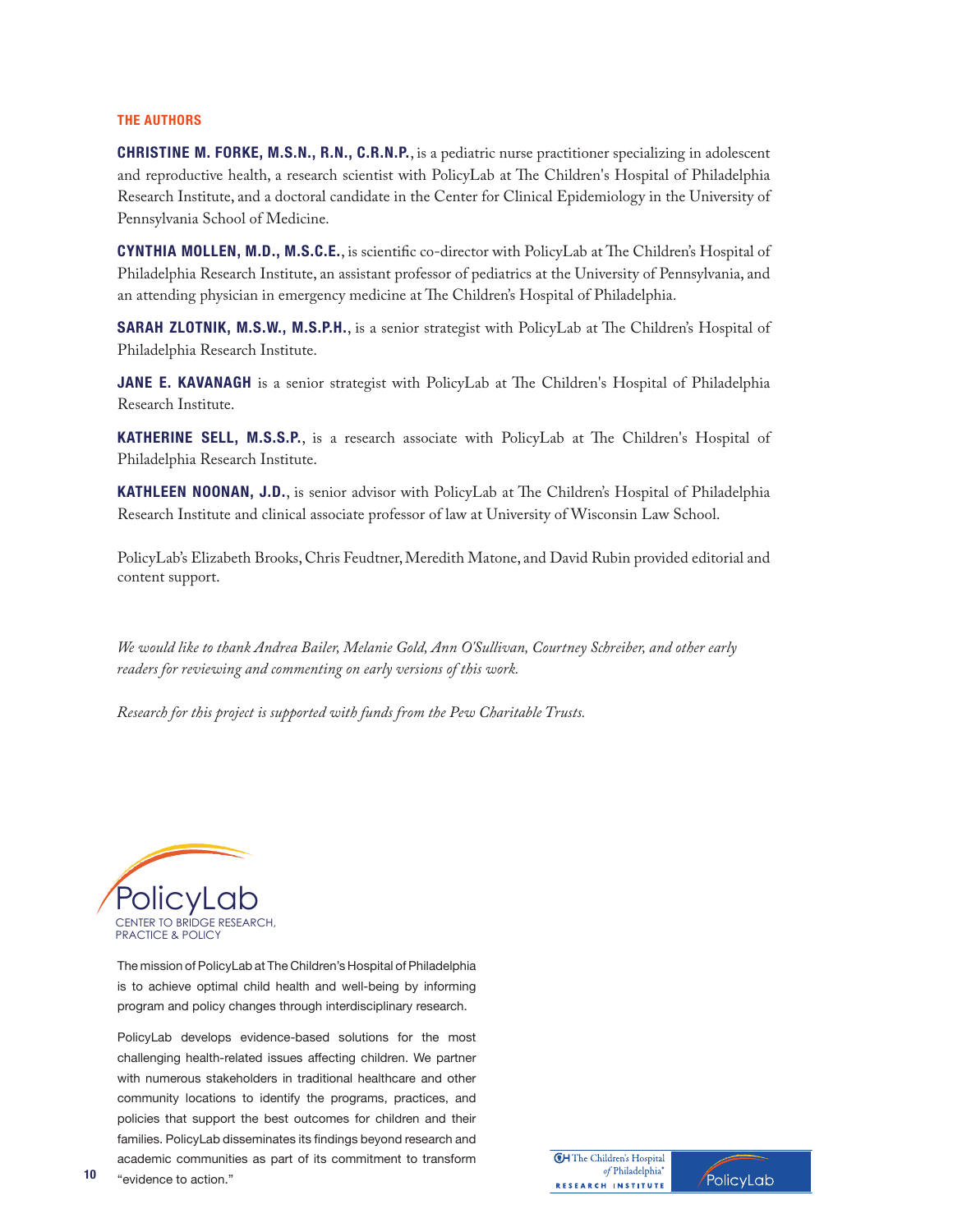|  | ______ | ., |
|--|--------|----|
|  |        |    |

| -                           |
|-----------------------------|
|                             |
|                             |
|                             |
|                             |
| $\overbrace{\hspace{25mm}}$ |
|                             |
|                             |
|                             |
|                             |
|                             |
|                             |
|                             |
|                             |
|                             |
|                             |
|                             |
|                             |
|                             |
|                             |
|                             |
|                             |